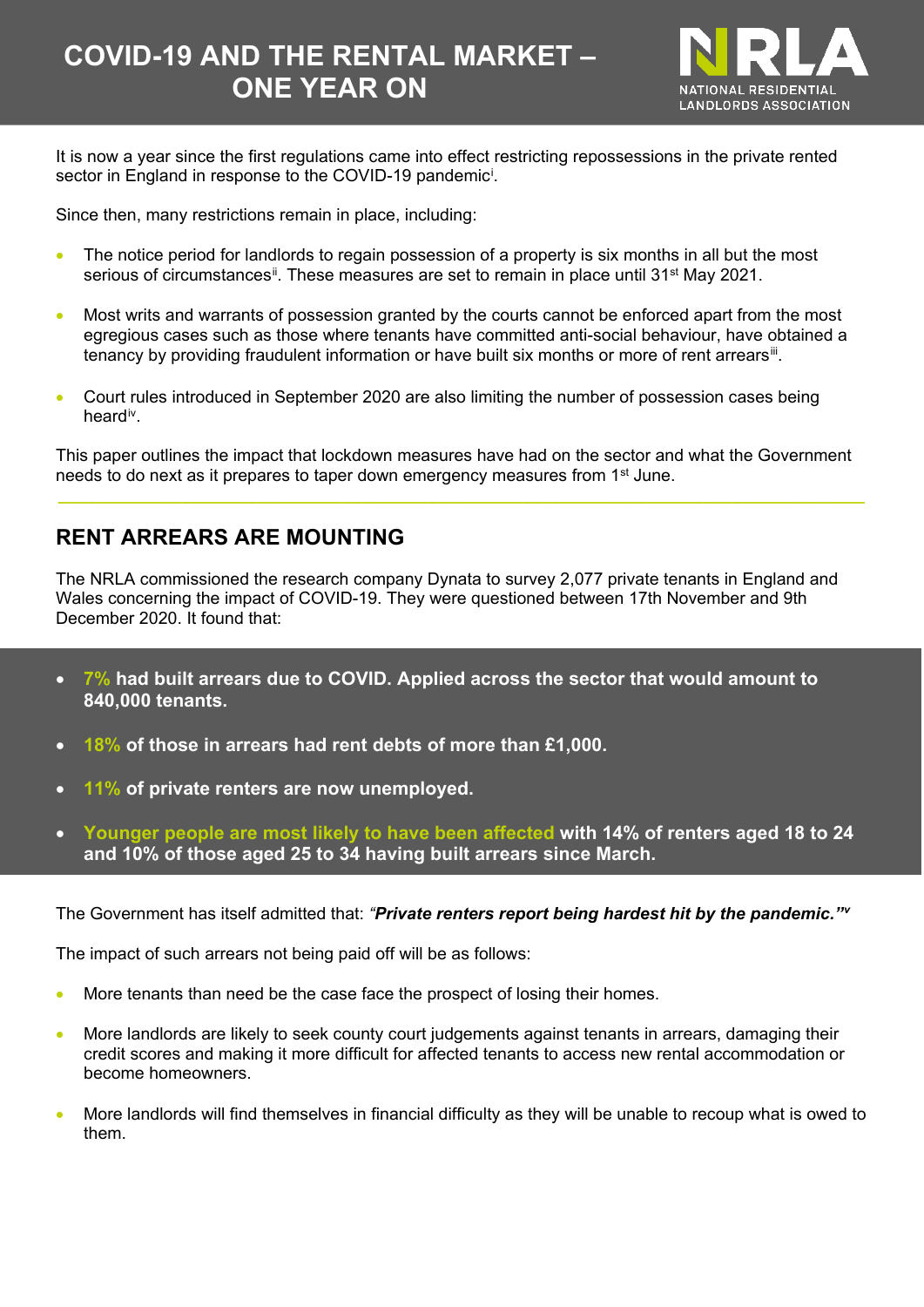# **LANDLORDS ARE STRUGGLING**

The NRLA ran a survey of its members in England and Wales online between 5th December 2020 and 18th January 2021 to which 1,391 landlords responded. It found that:

- **60% had lost rental income as a result of the pandemic.**
- **14% of all respondents said they had lost more than 20% of their rental income.**
- **39% of those who had lost rental income, said the losses were continuing to increase.**
- **65% said that the pandemic was likely to have a negative impact on their lettings business.**
- **34% said they were more likely either to leave the market entirely or sell some of the properties they rent out.**

 **The vast majority of landlords are not millionaire property tycoons**:

- **94% rent property out as an individual.**
- **45% rent out just one property.**
- **44% became a landlord to contribute to their pension[vi.](#page-5-5)**

It has been argued that landlords have been able to benefit from buy to let mortgage 'holidays'. Whilst they have been able to access mortgage deferrals where tenants have struggled to pay their rent, this is not all it seems. As the Economic Secretary to the Treasury has noted, those landlords who have secured one: *"will still need to repay the full balance of their loan, and will continue to accrue interest during the payment holiday, unless the lender has indicated otherwise."[vii](#page-5-6)*

With such deferrals extended until the end of July there is a perfect storm brewing where landlords will have to start repaying their missed payments, when faced with renters likely to have built some of the most serious levels of arrears.

#### **CATHY'S STORY**

Cathy is a mother of two and is struggling due to being out of work because of the pandemic. She has rented out one property since 2008.

In October 2019 the tenant started failing to pay the rent. This continually happened each month with no communication with Cathy. The tenant was difficult to get hold of, they stopped answering her calls and responding to her emails.

No rent has been paid since then. Due to the amount of time that has passed and multiple restrictions on repossessions, this has meant that Cathy's tenant now owes her over £20,000 in rent and there is no sign of this being resolved. She contacted the tenant's mum who was used as a reference fraudulently, but she refused to get involved.

Following a court hearing on 11<sup>th</sup> the tenants were ordered to move out by the 22nd February and repay the rent arrears owed. They have not done either.

Current rules mean she can't have the order enforced as normal. She has therefore had to apply for an exemption as the tenants now owe 11 months' rent. She is waiting for the court to make a decision on this.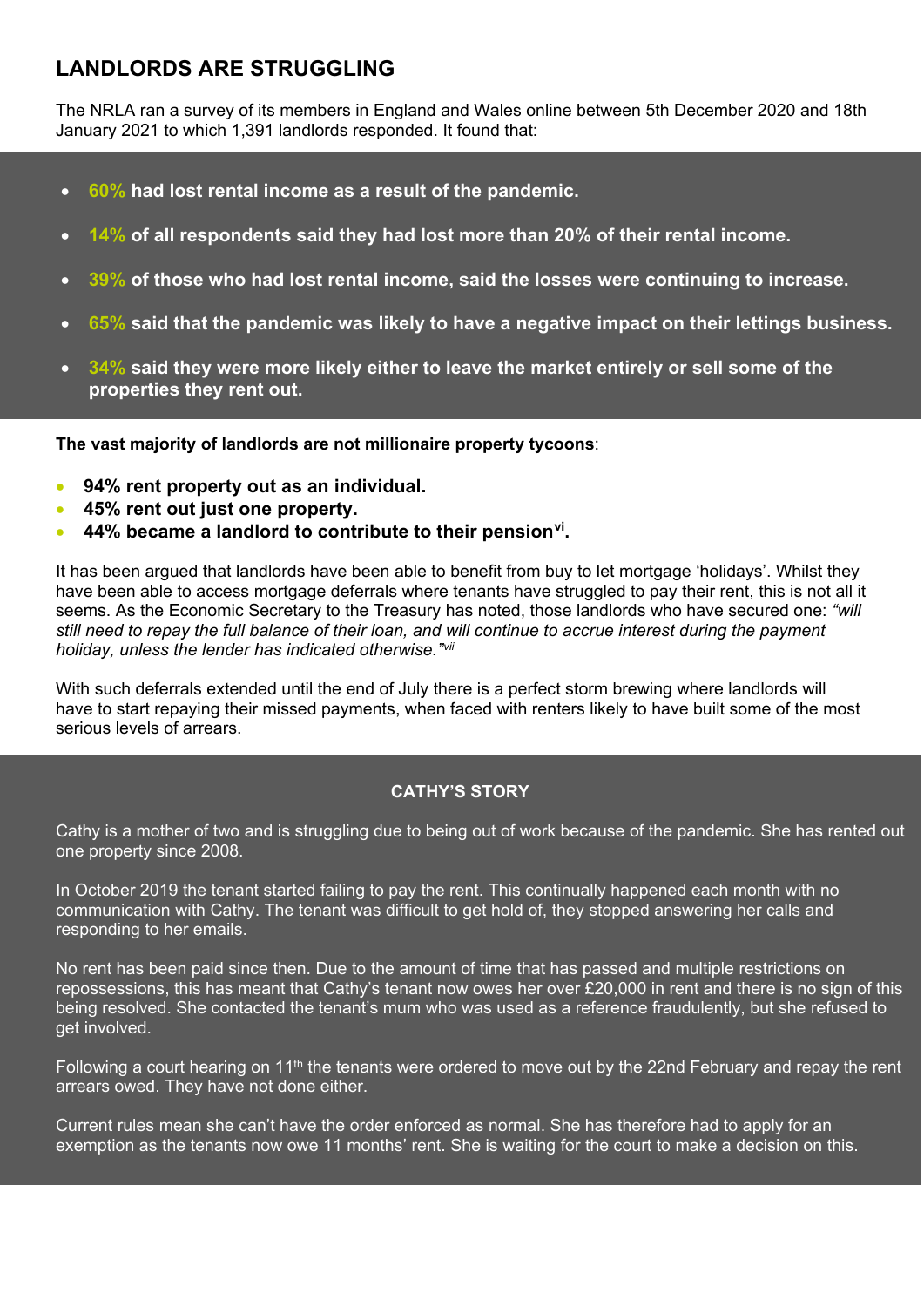#### **ELENA'S STORY**

Elena owns a property and has been a landlord for a few years now. She never had any issues with her tenants not paying rent prior to the pandemic.

Once Covid-19 started to impact daily life in March 2020, Elena's tenants stopped paying the rent suddenly. She tried to work with them and discuss options around lowering rent and repayment holidays, but her tenants refused to respond. This became a bigger cause of concern for Elena as she lost her job in April 2020.

Elena was struggling financially and decided to serve a section 8 possession notice after continuing to receive no rent and not hearing from her tenants. After the notice expired, she applied to court for possession as she could not continue to cover all of her costs.

Whilst Elena managed to find a new job after seven months of unemployment, during this time she had to use her savings and borrowed money from her family in order to survive.

The tenants continue not to pay their rent and the arrears are increasing as a result of the ban on most repossessions.

Under current rules she had a review hearing booked on the 12<sup>th</sup> March, and paid for her lawyer to stay free all day. However, in the end, the Judge did not call the case. The case remains unsettled.

## **THE COURTS ARE NOT COPING**

Ministry of Justice data shows the extent to which the court system is struggling<sup>[viii](#page-5-7)</sup> to cope, with waiting times for cases to be heard and enforced increasing exponentially. This includes cases related to tenant anti-social behaviour, tenants who have secured tenancies by providing fraudulent information, tenants having passed away and properties now being empty and rent arrears that pre-date the pandemic.

#### **Chart 1: The average (mean) time in weeks for possession cases brought by private landlords to reach the stage of a court order, a warrant for possession and the property being repossessed.**

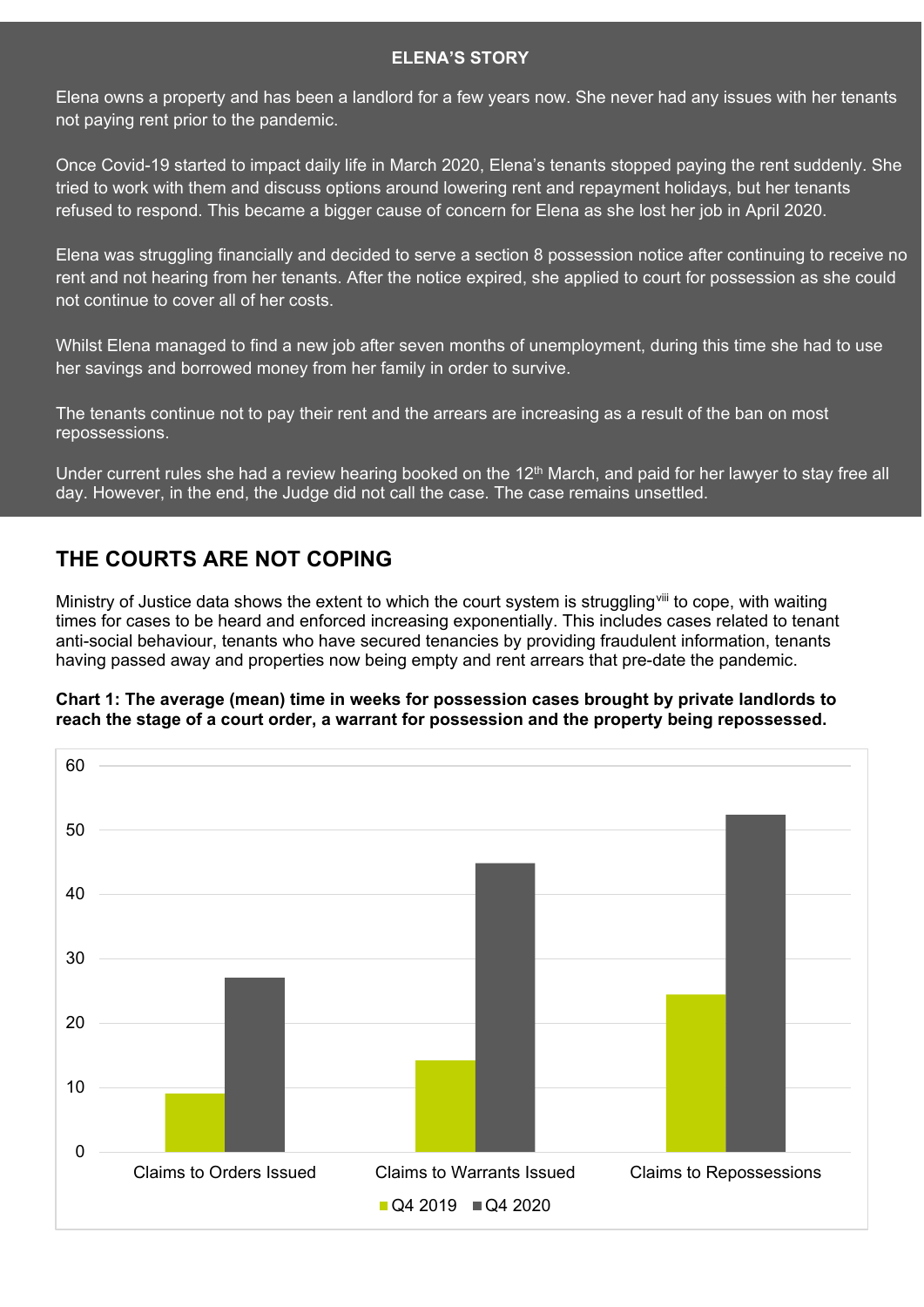**Chart 2: The average (mean) time in weeks for possession cases brought under the accelerated procedure to reach the stage of a court order, a warrant for possession and the property being repossessed.**



The above increases come despite the fact that the number of possession claims in Q4 2020 totalled:

- 3,619 by private landlords, down from 5,723 in Q4 2019.
- 2,495 under the accelerated procedure, down from 4,246 in Q4 2019.

### **RENTERS NEED FINANCIAL SUPPORT**

As emergency measures in the sector taper down, the Government needs to develop an urgent financial package to help those tenants affected pay down rent debts built since lockdown measures started in March last year in order to reduce pressure on the courts.

**\_\_\_\_\_\_\_\_\_\_\_\_\_\_\_\_\_\_\_\_\_\_\_\_\_\_\_\_\_\_\_\_\_\_\_\_\_\_\_\_\_\_\_\_\_\_\_\_\_\_\_\_\_\_\_\_\_\_\_\_\_\_\_\_\_\_\_\_\_\_\_\_\_\_\_\_\_\_\_\_\_\_\_\_\_**

#### *Tenant Hardship Loans*

- Our own research, and that of the Resolution Foundation[ix,](#page-5-8) has found that the majority of tenants in arrears are not in receipt of benefits and therefore cannot access much of the current help available.
- For this group, tenant hardship loans should be made available to help them to pay off arrears built since lockdown measures began last year. These would be interest-free and government-guaranteed, ensuring that ultimately the state shoulders the risk. The loans would be paid directly to landlords and could be paid back as the incomes of affected tenants recover.
- It would follow similar schemes adopted in Scotland and Wales and is a measure which has the support of, among others, the debt charity, StepChange<sup>[x](#page-5-9)</sup>, Citizens Advice<sup>[xi](#page-5-10)</sup> and the Resolution Foundation.
- The Budget announced that the government will provide up to £3.8 million of funding to deliver a pilot no-interest loans scheme to *"help vulnerable consumers who would benefit from affordable short-term credit to meet unexpected costs as an alternative to relying on high-cost credit."[xii](#page-5-11)* Whilst further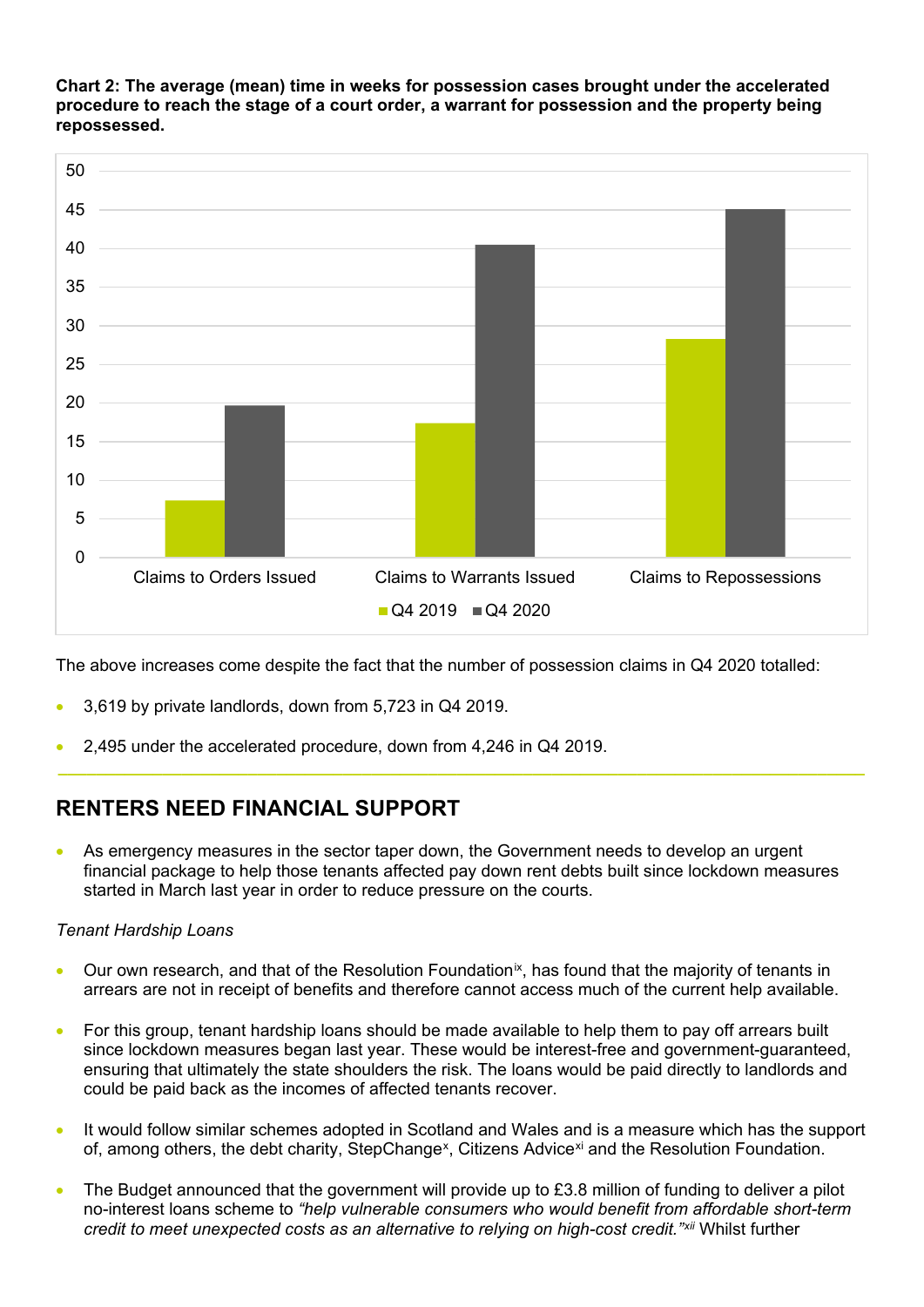information about this scheme is still required, a scaled-up version of it could form the basis of a model for tenants.

#### *Support for Benefit Claimants With COVID-Related Arrears*

- **Covid-19 hardship funds** administered by local authorities should be boosted to support those in receipt of benefits.
- At the very least, there should be a commitment to retain the **Local Housing Allowance** at the 30th percentile from April, and preferably increase it to cover average rents in any given area. We were seriously concerned by the decision in the Spending Review to freeze the Local Housing Allowance rate in cash terms from April. We agree with the Institute for Fiscal Studies which has warned that the measure means that: *"some high rent areas get less support than some in low rent ones."[xiii](#page-5-12)* The **£20 a week uplift to Universal Credit** should also be made permanent, not just extended for six months.

**\_\_\_\_\_\_\_\_\_\_\_\_\_\_\_\_\_\_\_\_\_\_\_\_\_\_\_\_\_\_\_\_\_\_\_\_\_\_\_\_\_\_\_\_\_\_\_\_\_\_\_\_\_\_\_\_\_\_\_\_\_\_\_\_\_\_\_\_\_\_\_\_\_\_\_\_\_\_\_\_\_\_\_\_\_**

# **COURTS NEED TO INCREASE CAPACITY**

- Alongside efforts to reduce demand on the court service, possession cases related to the most serious cases need to be heard more quickly. These should begin with those concerning tenant anti-social behaviour, fraud, and rent arrears that pre-date lockdown measures. It is unacceptable for these to have wait a year for repossession.
- HM Courts and Tribunals Service has outlined the video technology that is available for court cases to be heard remotely[xiv.](#page-5-13) This includes for criminal cases<sup>xy</sup>. Given this, we fail to see why the courts have so far failed to use the same platforms to enable possession cases to be dealt with in a more timely way.
- $\bullet$  It is essential that the courts modernise and are fit for the 21<sup>st</sup> century. The impact of the pandemic provides a unique opportunity for a generational shift and the process should be 'digital by default' unless there are clear reasons in the interest of justice, as to why this would not be appropriate. Such reform would not only address the unique challenges posed by the pandemic, but could play a major role in meeting the Government's clear commitment *"to improve the court process for landlords to make it quicker and easier for them to get their property back sooner."[xvi](#page-5-15)*
- Making use of technology would make it easier for tenants to take part in hearings, addressing concerns expressed by the Housing Law Practitioners Association (HLPA) and others that the low number of tenants attending court for possession cases creates a *"massive access to justice issue".[xvii](#page-5-16)*
- It would also address the safety concerns of duty advisers, as a result of the pandemic, about cases being heard face-to-face. According to a survey of such advisers by the HLPA, 61% did not believe their court was safe to work inxvii[i.](#page-5-17)
- As part of this move to 'digital by default' it is vital that tenants are offered advice at an early stage. Currently, many first access legal advice only on the day of the court hearing, via the duty solicitor or organisations supporting tenants who are present at court on the day. Providing such advice much earlier in the process would avoid last minute adjournments which further increase the burden on the courts, tenants and landlords. As a result, we propose that information be included with the notification to the tenant that a claim for possession has been made to the court, directing them to an online portal which provides access to an online duty solicitor, for which qualifying tenants should be able to claim legal aid.

**For further information, please contact Chris Norris, Policy Director for the NRLA. Email: chris.norris@nrla.org.uk; Tel: 0300 131 3603 [www.nrla.org.uk](http://www.nrla.org.uk/) – twitter: @nrlassociation**